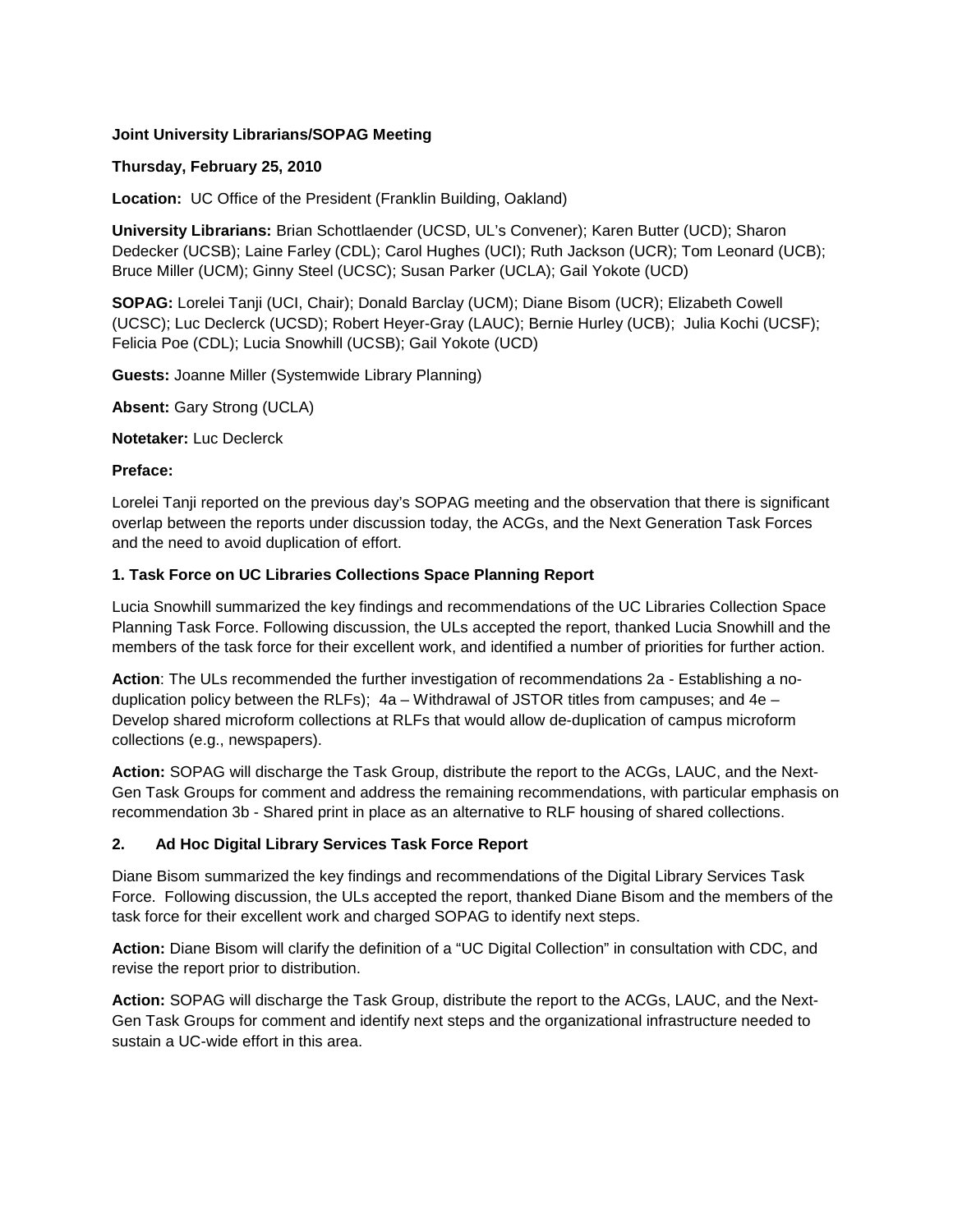## **3. NGTS and intersection with above two reports**

Bruce Miller, in his capacity as Chair of the NGTS Executive Team, reported that the UL's had endorsed the recommendations put forward by the Executive Team and that the NGTS Executive Team are scheduled to have a face-to-face meeting with the NG Steering Team and the Chairs of the four NGTS Resource Teams to plan next steps. Bruce Miller further noted that the NGTS Executive Team had also charged HOTS to work on a Shelf Ready Service, which is related to the work of the Shared Print Steering Task Force, and to explore how to address the Non-roman backlog. A Link Type Subgroup has also been charged to investigate the current practice of using and managing URLs in MARC records and a joint NG Melvyl and NG Technical Services was created to develop guidelines and best practices for Local Holding Records, which will help with serials ILL.

The overlap between the objectives of the two reports under discussion today and the work of the ACGs and the Next Generation Task Forces was further acknowledged and discussed.

**Action**: Lorelei Tanji and Brian Schottlaender will consider steps to address overlap issue.

## **4. Strategic Planning and Prioritization of Initiatives** (Joanne Miller)

The ULS and SOPAG reviewed the DRAFT UC Libraries Priorities, 2010-2013 and made recommendations for improvement. Brian Schottlaender recommended the creation of a small working group to facilitate this task and called for volunteers.

**Action**: Diane Bisom, Ruth Jackson, Joanne Miller, Brian Schottlaender, Lucia Snowhill, and Ginny Steele will form working group. Brian will convene group.

## **5. Project Management Task Force Update**

Felicia Poe provided a status report on behalf of Joan Starr, Chair of the Task Group, and confirmed that the final report of the Task Force will be submitted in May 2010. Following discussion, it was observed that it may not be necessary for all "project managers" to be versed in a complete set of project management skills. This could simplify training and facilitate a more rapid implementation.

Action: Felicia Poe will ask the Task Force to consider the above observation.

# **6. Shibboleth Task Force Update**

Julia Kochi provided a status report on behalf of John Ober, Chair of the Task Group, and confirmed that consultation and feedback had been received from LTAG. The interim report is due in March. Questions were raised about the relationship of Shibboleth and Single-Sign-On (SSO). Further exploration of using local authentication with VDX in particular was raised as a need.

### **7. ULs Advisory Structure Issues**

# **7a. SCO Request to retain LAUC representative and CDC Proposal**

Julia Kochi and Lorelei Tanji presented CDC's rationale for the retention of LAUC's representative on SCO. The UL's agreed to retain the current LAUC SCO representative to August 2010.

# **7b. SOPAG Membership - Plan for Charges/Renewals in Membership starting July 2010**

Lorelei Tanji reported that the terms of an unusually large number of SOPAG members (five) will expire in June 2010 and recommended that careful consideration be given to balancing experience and areas of expertise when revising the membership to ensure a good balance is reached.